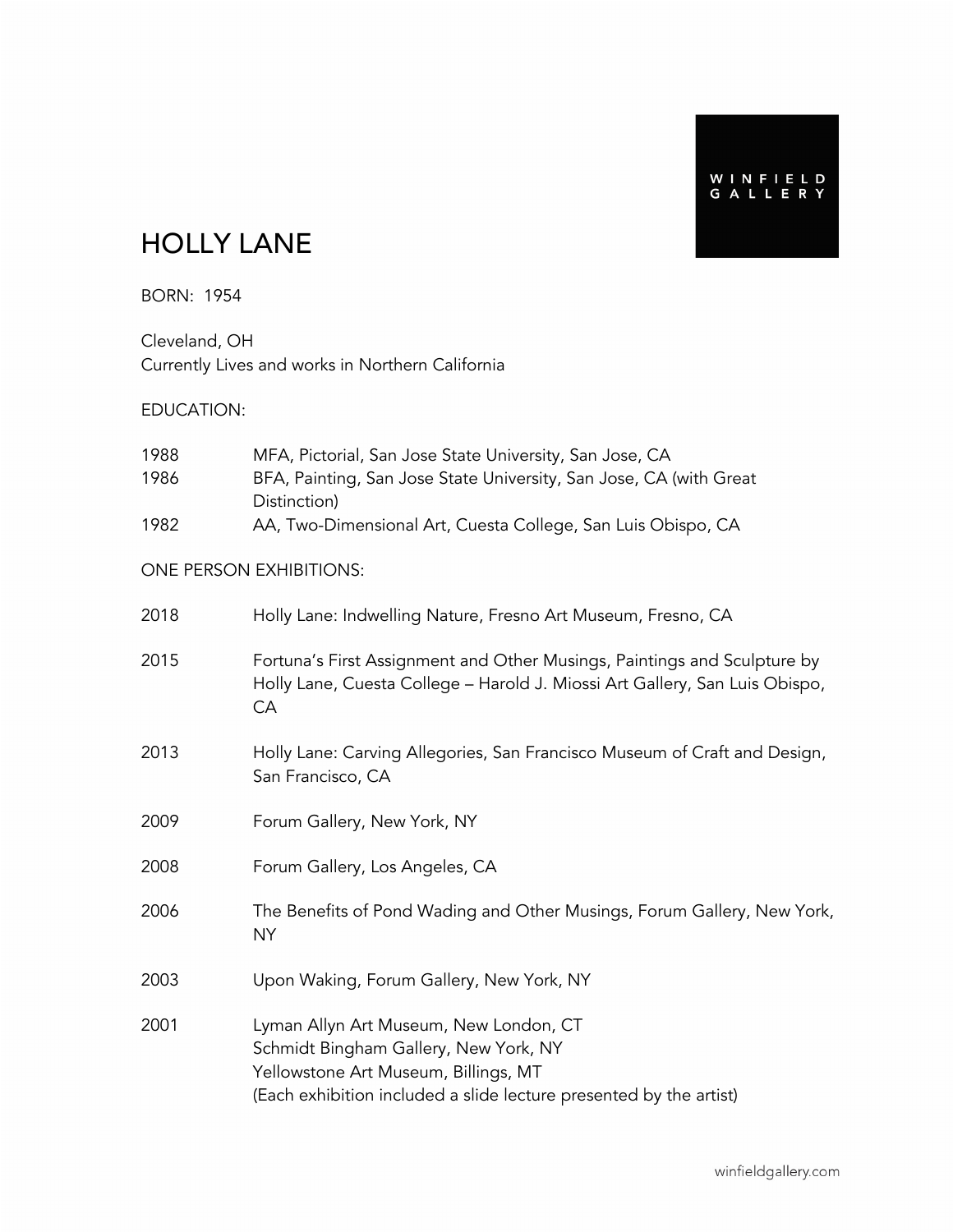#### WINFIELD GALLERY

### HOLLY LANE

 Natalie & James Thompson Art Gallery, San Jose State University, San Jose, CA *(catalog)*

- 1999 Schmidt Bingham Gallery, New York, NY
- 1997 Schmidt Bingham Gallery, New York, NY
- 1995 Schmidt Bingham Gallery, New York, NY Frames of Mind, Art Museum of Southeast Texas, Beaumont, TX (exhibition included a slide lecture presented by the artist)
- 1993 Schmidt Bingham Gallery, New York, NY
- 1992 Bingham Kurts Gallery, Memphis, TN
- 1991 Schmidt Bingham Gallery, New York, NY
- 1990 Rutgers Barclay Gallery, Santa Fe, NM
- 1989 Ivory/Kimpton Gallery, San Francisco, CA
- 1988 San Jose State University, San Jose, CA

#### GROUP EXHIBITIONS:

- 2020 One Night in California, Bakersfield Museum of Art, Bakersfield, CA
- 2017 Favorite Things: A Holiday Exhibition, Forum Gallery, NY Seeing with Our Own Eyes, Forum Gallery, New York, NY Nocturnes: From Dusk till Dawn, Winfield Gallery, Carmel-by-the-Sea, CA The Ray Ashley Collection, 35 Years of South Bay Art, Triton Museum of Art, Santa Clara, CA Et in Arcadia Ego, William Rolland Fine Art Gallery, Cal Lutheran University, Thousand Oaks, CA Forum Gallery Celebrates 55 Years of Modern and Contemporary Art, Forum Gallery, New York, NY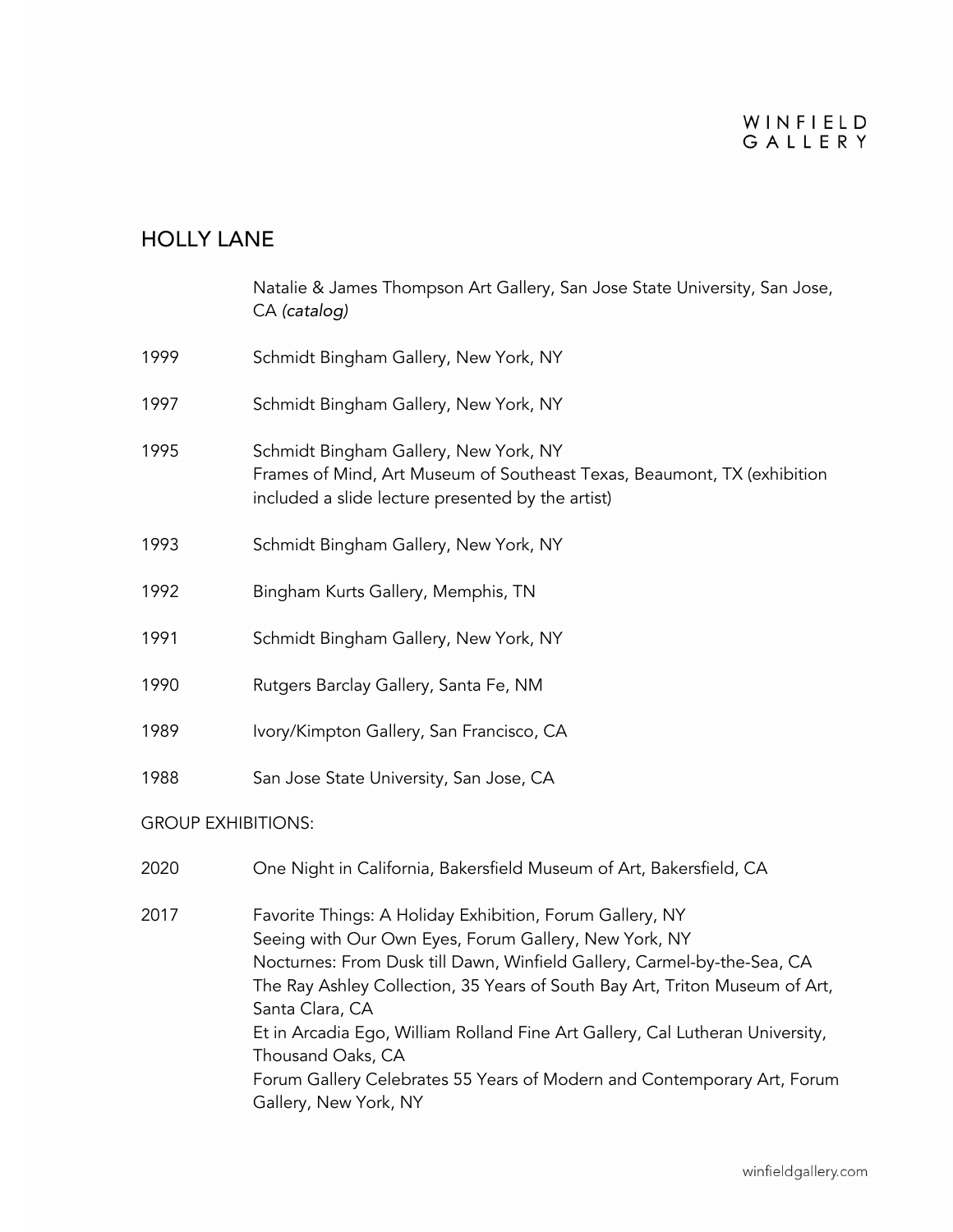| 2016 | Et in Arcadia Ego, NUMU, New Museum of Los Gatos, CA                                                                                                                                                                                                                                                                                                                                                                                            |
|------|-------------------------------------------------------------------------------------------------------------------------------------------------------------------------------------------------------------------------------------------------------------------------------------------------------------------------------------------------------------------------------------------------------------------------------------------------|
| 2015 | Metro Curates, Art Fair, Metropolitan Pavilion, Forum Gallery, NYC                                                                                                                                                                                                                                                                                                                                                                              |
| 2013 | Centennial Project Exhibition: SJSU Art Department, Triton Museum of Art,<br>Santa Clara, CA                                                                                                                                                                                                                                                                                                                                                    |
| 2012 | Uncommon Ground: Alternative Realities, Forum Gallery, NYC<br>Five Decades: Art and Artists of Forum Gallery, Forum Gallery, NYC<br>Indy Collects, Herron Galleries, Herron School of Art and Design, Indiana<br>University, Indianapolis, IN<br>Finds! The Unusual Object, FoCA Curator's Lab, Los Angeles, CA<br>Past is Present: Contemporary Approaches to Historical Decorative Arts and<br>Design, The Columbus Museum, Columbus, Georgia |
| 2011 | Peace on Earth: Art Against War, Forum Gallery, NYC                                                                                                                                                                                                                                                                                                                                                                                             |
| 2010 | Contemporary Paintings, Drawings & Sculpture: A Summer Selection, Forum<br>Gallery, NYC<br>Sacred and Profane, Portsmouth Museum of Fine Arts, Portsmouth, NH                                                                                                                                                                                                                                                                                   |
| 2009 | The Platonic Ideal, Forum Gallery, NYC<br>Summer Selections, Forum Gallery, NYC                                                                                                                                                                                                                                                                                                                                                                 |
| 2008 | The Impossible Dream, Dunedin Fine Art Center, Dunedin, FL<br>The Figure Revealed: Contemporary American Figurative Paintings and<br>Drawings, Kalamazoo Institute of Arts, Kalamazoo, MI<br>New Acquisitions, Forum Gallery, NYC                                                                                                                                                                                                               |
| 2007 | The Contemporary Landscape, Forum Gallery, NYC<br>The Feminist Figure, Forum Gallery, NYC, curated by Marcia Yerman<br>(catalog)                                                                                                                                                                                                                                                                                                                |
| 2006 | Deck the Halls with Art: A Holiday Group Show, Forum Gallery, NYC<br>ART20, The Park Armory, New York, NY<br>Summer Selections, Forum Gallery, Los Angeles, CA                                                                                                                                                                                                                                                                                  |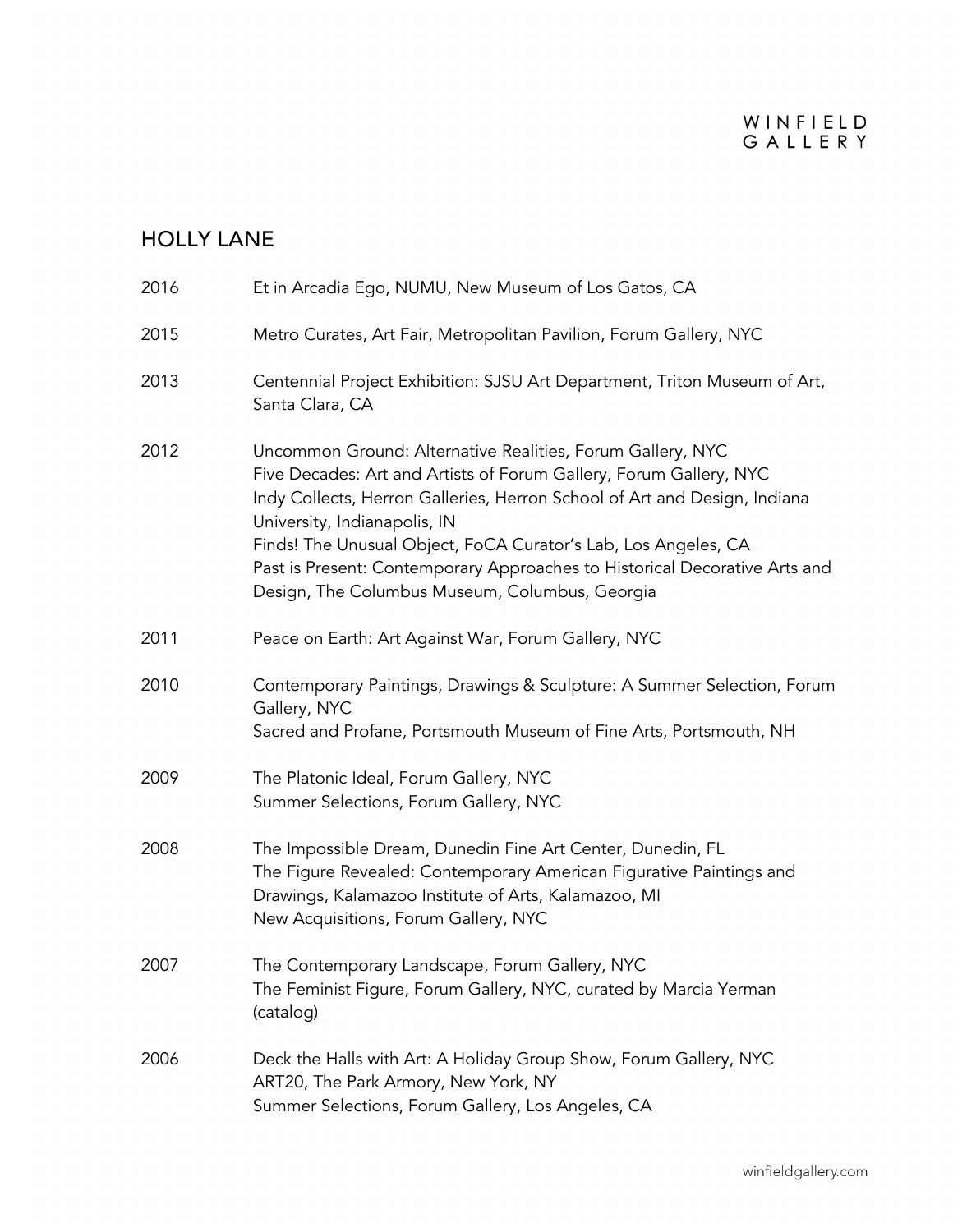|           | Selected Forum Gallery Artists, Forum Gallery, NYC<br>Ray's World: An Overwhelming Look at Ray Ashely's Passion For Art, Works,<br>San Jose, CA                                                                                                                                                                                     |
|-----------|-------------------------------------------------------------------------------------------------------------------------------------------------------------------------------------------------------------------------------------------------------------------------------------------------------------------------------------|
| 2005      | New Works by Forum Gallery Artists, New York, NY                                                                                                                                                                                                                                                                                    |
| 2004      | Contemporary Landscape, Forum Gallery, NYC                                                                                                                                                                                                                                                                                          |
| 2002      | New Works by Forum Gallery Artists, Forum Gallery, NYC<br>Doors: Image and Metaphor, The New Jersey Center for Visual Arts, Summit,<br><b>NJ</b><br>Contempo 2002 Rarities, auction exhibition, The Contemporary Museum,<br>Honolulu, HI<br>Keenly Observed, Sacred Heart University, Gallery of Contemporary Art,<br>Fairfield, CT |
| 2001      | Re-presenting Representation, The Corning Inc. Gallery, NYC and Arnot Art<br>Museum, Elmira, NY<br>Pay Attention I Hope You Learned Your Lesson: Works from the Collection<br>of Laila Twigg-Smith, The Contemporary Museum, Honolulu, HI                                                                                           |
| 2000      | Legacy III, Contemporary Women Artists, Brevard Museum of Art and<br>Science, Melbourne, FL<br>Piecing It Together: A Visual Journal, Museum of Art & History, Santa Cruz,<br><b>CA</b><br>The New Art of the West 7, Eiteljorg Museum, Indianapolis, IN (catalog)                                                                  |
| 1999-2000 | Piecing It Together: A Visual Journal, San Jose Museum of Art, San Jose, CA<br>Of Darkness and Light: Recent American Landscape Painting, Art Museum of<br>Western Virginia, Roanoke, VA                                                                                                                                            |
| 1999      | The Memphis Biennial II, Memphis College of Art, Memphis, TN                                                                                                                                                                                                                                                                        |
| 1998      | Obsession (food), Pelham Art Center, Pelham, NY                                                                                                                                                                                                                                                                                     |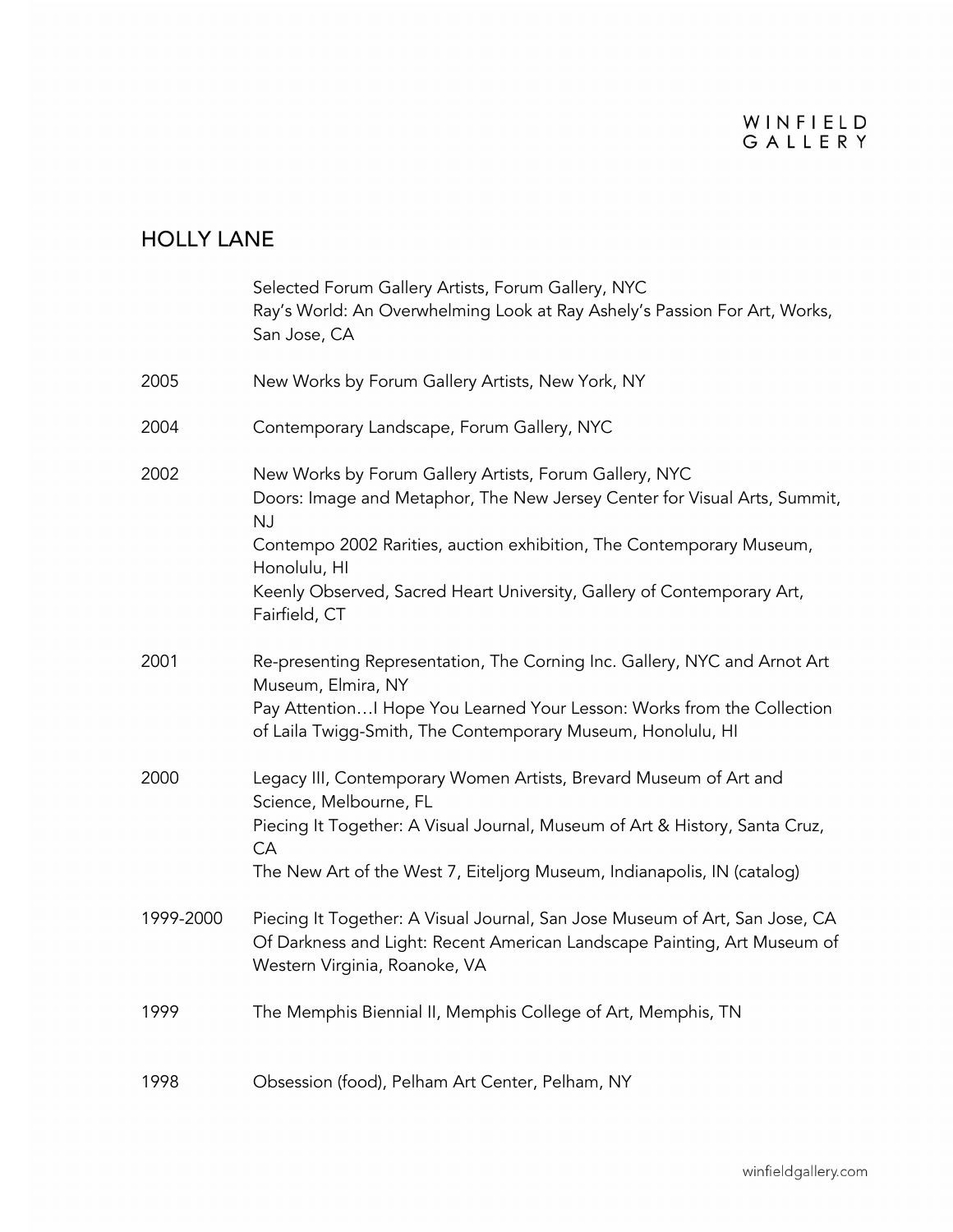| 1997-1998 | Animal Tales, Whitney Museum of American Art at Champion, Stamford, CT<br>(catalog)<br>Re-presenting Representation III, Arnot Art Museum, Elmira, NY<br>American Gothic, Suzanne H. Arnold Art Gallery, Lebanon Valley College,<br>Annville, PA                                                                                                                                                                                                                                                            |
|-----------|-------------------------------------------------------------------------------------------------------------------------------------------------------------------------------------------------------------------------------------------------------------------------------------------------------------------------------------------------------------------------------------------------------------------------------------------------------------------------------------------------------------|
| 1997      | An Alternative Path, David Jacobs Fine Art, Santa Monica, CA                                                                                                                                                                                                                                                                                                                                                                                                                                                |
| 1996      | New Voices, New Visions: Holly Lane, Eleanor Miller and Hiro Yokose,<br>Kennedy Museum of American Art, Ohio University, Athens, OH<br>The Tradition of Icons, Castle Gallery, College of New Rochelle, NY<br>Destiny Manifest: American Landscape Painting in the Nineties, Samuel P.<br>Harn Museum of Art, University of Florida, Gainesville, FL (catalog)<br>Myths and Magical Fantasies, California Center for the Arts Museum,<br>Escondido, CA (catalog)<br>Peep Show, Schmidt Bingham Gallery, NYC |
| 1995      | Setting the Stage: A Contemporary View from the West, Eiteljorg Museum,<br>Indianapolis, IN<br>The Art of Justice, Krasdale Foods Inc. White Plains, NY<br>Selections from the Ray Ashley Collection, San Jose State University, San<br>Jose, CA                                                                                                                                                                                                                                                            |
| 1994      | Dialogues: On and Off the Wall, Schmidt Bingham Gallery, NYC<br>New Old Masters, Center for the Arts at Yerba Buena Gardens, San<br>Francisco, CA, (catalog)<br>Selections from the Glenn C. Janss Collection, Boise Art Museum, Boise, ID                                                                                                                                                                                                                                                                  |
| 1993-1994 | Forest of Vision, (catalog)<br>Knoxville Museum of Art, Knoxville, TN<br>Tennessee Fine Arts Center at Cheekwood, Nashville TN,<br>Samuel P. Harn Museum of Art, University of Florida, Gainesville FL                                                                                                                                                                                                                                                                                                      |
| 1992      | In Collaboration, Santa Monica, CA<br>Inauguration Celebration, In Collaboration, Santa Monica, CA                                                                                                                                                                                                                                                                                                                                                                                                          |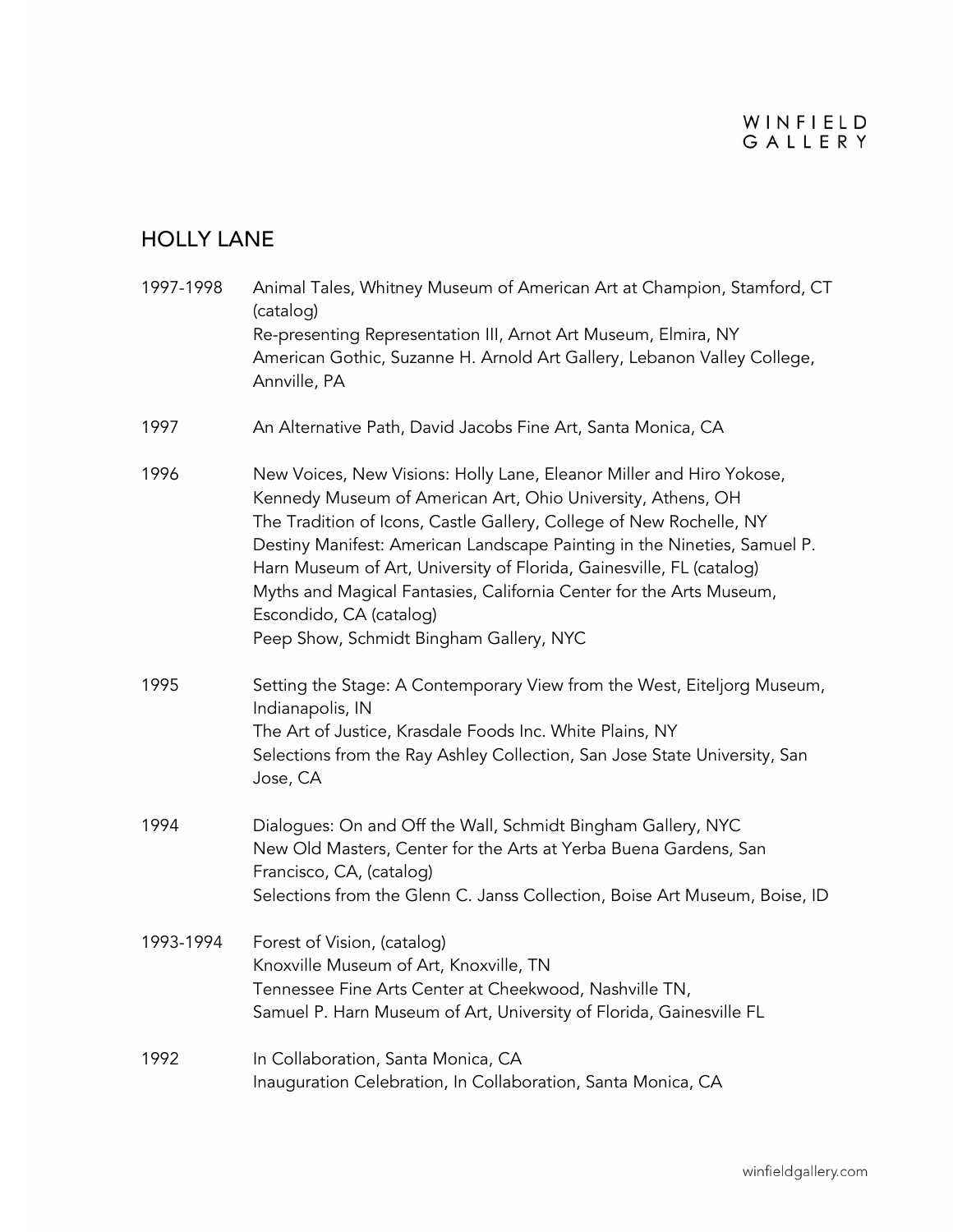|      | Frame Up!, Fine Arts Center Galleries, University of Rhode Island, Kingston,<br>R <sub>l</sub><br>Altered by the Moon, Schmidt Bingham Gallery, New York, NY<br>Dealers' Choice, In Collaboration, Santa Monica, CA<br>Recent Acquisitions, In Collaboration, Akron, OH                                                                                                                                                                                                                  |
|------|------------------------------------------------------------------------------------------------------------------------------------------------------------------------------------------------------------------------------------------------------------------------------------------------------------------------------------------------------------------------------------------------------------------------------------------------------------------------------------------|
| 1991 | Recent Acquisitions, Art Museum of Southeast Texas, Beaumont, TX                                                                                                                                                                                                                                                                                                                                                                                                                         |
| 1990 | ART LA90, The 5th International Contemporary Art Fair, Los Angeles, CA<br>For the Preservation of Nature: The Artist's Response: Schmidt Bingham<br>Gallery, New York, NY'<br>Lake Charles Memorial Hospital, Lake Charles, LA, and Alice Bingham<br>Gallery, Memphis, TN<br>Chicago International Art Exposition, Navy Pier, Chicago, IL<br>California Aftershock: The Show Without A Fault, Ivory/Kimpton Gallery, San<br>Francisco, CA                                                |
| 1989 | Small and Stellar, Ruth Siegel Gallery, New York, NY<br>Ivory/Kimpton Gallery in Mendocino, Mendocino Art Center, Ukiah, CA<br>Animals in Architecture, Gensler and Associates, San Francisco, CA<br>Chicago International Art Exposition, Navy Pier, Chicago, IL<br>The Home Show, Fallkirk Cultural Center, San Rafael, CA<br>Bay Area MFA Exhibition, College Art Association, SFSU, San Francisco, CA                                                                                |
| 1988 | Benefit Art Auction and Exhibition, San Jose ICA, San Jose, CA<br>Collector's Choice, Exhibition and Auction, San Jose Art League, San Jose,<br>CA<br>Artist's Vision: World without War, San Jose Art League, San Jose, CA,<br>traveling to: California State Capitol, Sacramento, Auckland, New Zealand,<br>Singapore, Hong Kong, Perth, Australia, Kuala Lumpur, Malaysia, Hiroshima,<br>Japan<br>Valentine Invitational Exhibition and Silent Auction, San Jose ICA, San Jose,<br>CA |
| 1987 | Death and Life @ Works, Works/San Jose, San Jose, CA                                                                                                                                                                                                                                                                                                                                                                                                                                     |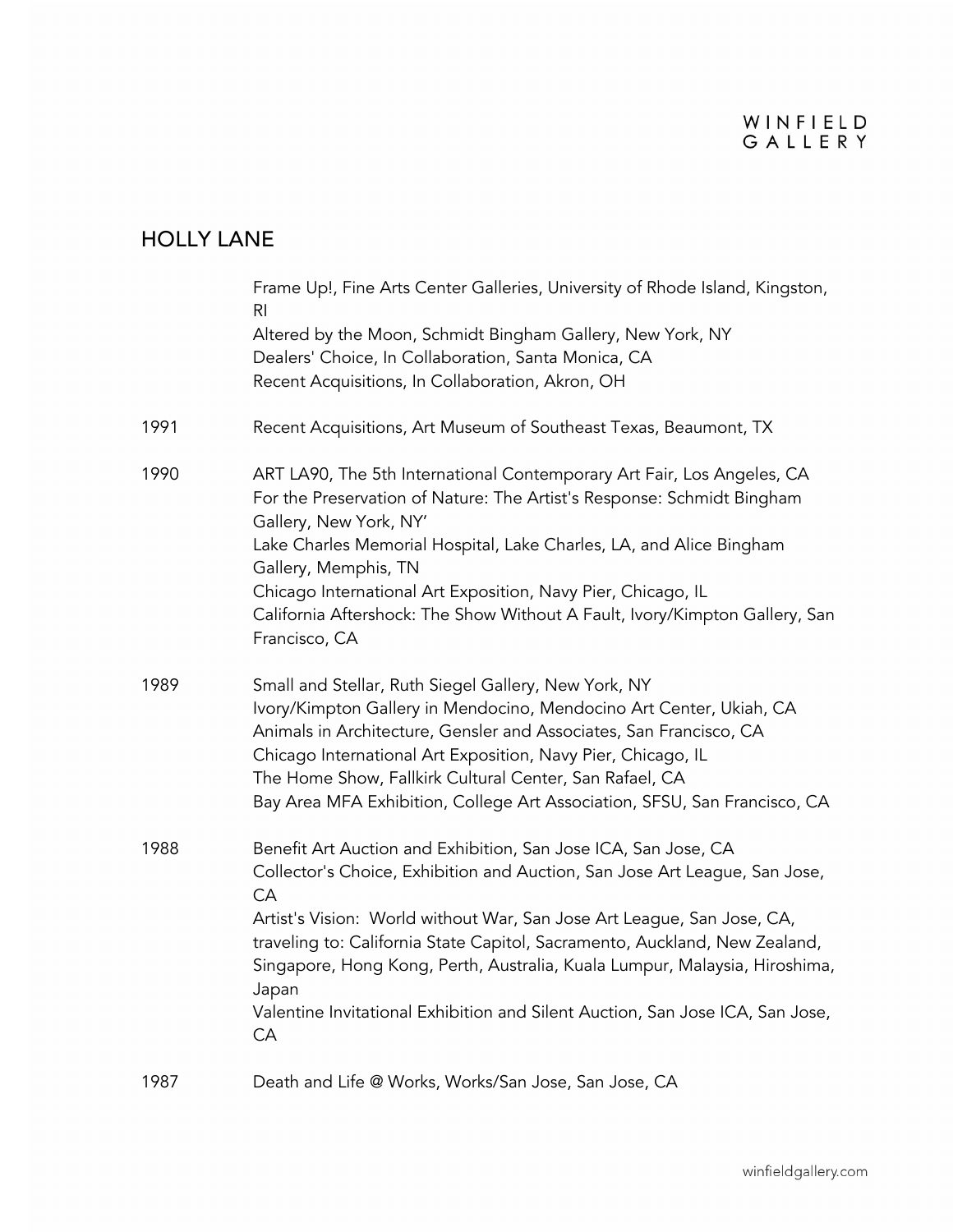#### WINFIELD GALLERY

### HOLLY LANE

|      | Two Concepts of Nature and Life, San Francisco Federal Savings, San Jose,<br>CA<br>Celebrate Art, Invitational Art Auction, San Jose Museum of Art, San Jose,<br>CA |
|------|---------------------------------------------------------------------------------------------------------------------------------------------------------------------|
| 1986 | Visual Arts Competition, San Mateo County Fair, San Mateo, CA                                                                                                       |
| 1984 | Capitol Show '84, Rotunda of the Capitol Building, Sacramento, CA                                                                                                   |
| 1982 | Morro Bay Art Association Gallery, Morro Bay, CA                                                                                                                    |

#### PUBLICATIONS:

"At the Art Museum -- Frames of Mind", Mixed Media, Southeast Texas Arts Council, In the World of Art, May 1995, p. 4.

Burguete, Maria & Lam, Lui, (editors), Arts a Science Matter, Singapore, World Scientific, 2011, (pp.180-203, *"From Curiosity to Creation: The Art of Holly Lane"*)

CAA Newsletter, Solo Exhibitions, July 2003, p. 8 (photo).

Caruso, Andrea, "Three Angles on Nature Offered at Kennedy", The Athens News, October 31, 1996.

Cohn, Terri, "Looking Homeward", Art Week, March 18, 1989, Vol 20, No. 11. p. 5. Di Costanzo, Diane, "Dialogues: On and Off the Wall", Reviews - New York, ARTnews, November 1994, pp. 158-9.

DiMaggio, Anthony, "Holly Lane, Schmidt Bingham Gallery", Review, September 15, 1999 pp. 8-9.

Ellis, Simone, "Gallery Hopping - Holly Lane at Rutgers Barclay Gallery", The Santa Fe New Mexican, Pasatiempo, May 11-19, 1990, pp. 13-14.

Ellis, Simone, "Santa Fe Letters", Contemporanea International Art Magazine, December 1990, p. 34

Floden, Roberta, "The Feminism is Unintentional", Pacific Sun, Arts Section, March 3, 1989. "Frame Stories", In Perspective, Art & Antiques, February 2018, Volume XLI, #2, p. 34.

"Goings On About Town, Galleries Uptown", The New Yorker, Reviews, Oct. 8, 2001.

"Goings On About Town", The New Yorker, September 27, 1993, p. 18, self-portrait and show listing.

"Goings On About Town", The New Yorker, August 5, 1996, p. 14.

Golonu, Berin, "Holly Lane, Previews", Artweek, April 2001, vol 32:4, p. 6.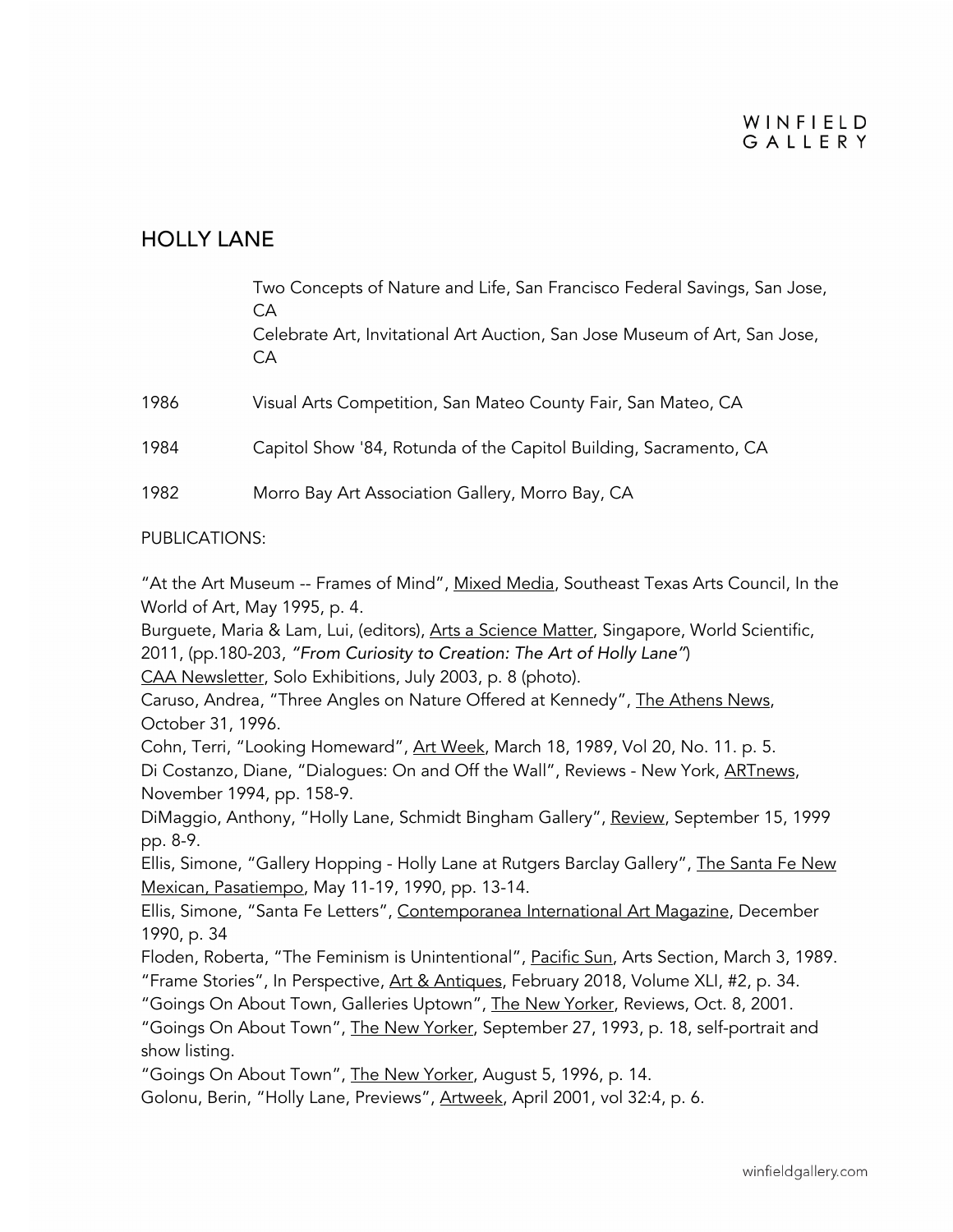### HOLLY LANE

Gordon, Jeff, "Reviews: Holly Lane", NY Arts Magazine #15, November/December 1997, p. 24.

Gouveia, Georgette, "The Art of the Meal: Center Exhibits a Passion for Food", Lifestyles review, Gannet Newspaper, Pelham, NY, April 9, 1998.

Gouveia, Georgette, "Free Exhibit Explores Icon Images", Gannett Newspapers, November 18, 1996.

Graham, McKenzie & Williams, Austin, "Shining a Light on the Dark", Artists Magazine*,*  December 2018, pp. 74-79.

Gamwell, Lynn, ed. Dreams 1900-2000: Science, Art and the Unconscious Mind. Ithaca, NY: Cornell University Press, 2000, p. 250.

Gregor, Katherine, "Holly Lane Frame and Fiction", ARTnews, Summer 1992, pp. 63-64. Grieder, Terence, Artist and Audience, 2nd Edition, Brown & Benchmark, London, 1996, p. 493.

Gwynn, John, "Capturing the Lost Language of Animal*"*, The Santa Fe New Mexican, Pasatiempo, May 4-10, 1990, pp. 16 + 26.

Harris, Susan, "The Feminist Figure at Forum", Reviews, Art in America, June/July 2007, p. 200-201.

"Holly Lane's Art Poses Philosophical Questions"*,* Beaumont Enterprise, Weekend, Friday, May 5, 1995, pp.  $1 + 4$ .

Johnson, Ken, Art Guide, Last Chance, "Holly Lane", The New York Times, October 5, 2001, p. E30.

Johnson, Ken, Art in Review, "Holly Lane", The New York Times, September 28, 2001, p. E37.

Jorgensen, K.J., "All Creatures Great and Small", Stray Magazine, November 1988, pp. 8-9.

Koeppel, Fredric, "Reviews", The Commercial Appeal, Memphis, TN, January 12, 1992. Koeppel, Fredric, *"Artists Defend Nature with Celebration",* The Commercial Appeal, Memphis, TN, Sunday, June 3, 1990, pp. G1-2.

Krantz, Les, editor, American Artists, 2<sup>nd</sup> edition, American References, Chicago, IL, 1989. Krupp-Selyem, Barbara, *"*Unique Experience*,* Unique Art*",* CGEHS Chronicles, Meet our Member, Summer 2013, Vol. 17, #4, pp. 3-6.

Leffingwell, Edward, "Holly Lane and Cybele Young at Forum", Art in America, May 2010 pp. 160-161.

*"*Lyman Allyn Art Museum to Open Holly Lane Exhibition October 16", Antiques and The Arts Weekly*,* New London, CT, October 12, 200, p. 32.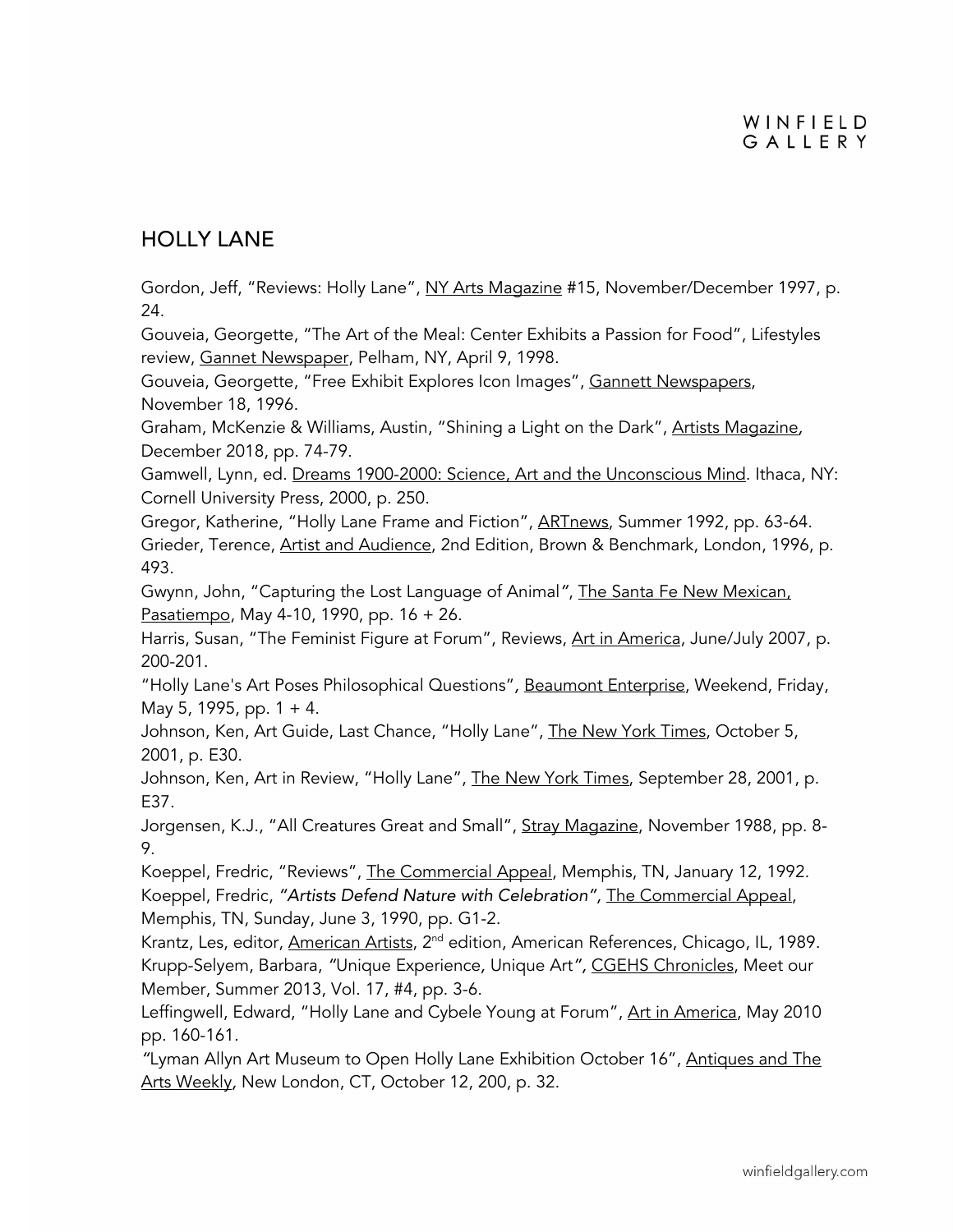### HOLLY LANE

Melrod, George, "Openings, Altarpieces Mix With Alter Egos", Art & Antiques, September, 1995, p. 37.

Morton, Julia, "Land Equals Power", New York Press, Vol.17 #33, August 18-24. 2004, p. 44.

Moyers, Bill, Genesis: A Living Conversation*, companion to the public television series,*  Double Day, NY 1996.

Moyers, Bill, Healing and the Mind, *companion to the public television series,* Double Day, NY 1995, p. 141.

O'Hern, John, "Unfolding Visions", American Art Collector, January 2018, Issue 147, pp. 56-59.

O'Shaughnessy, Tracy, "Artists Paint Ferocity, Divinity of Animals", The Waterbury Republican-American, CT, January 18, 1998.

Porritt, Ruth, "Holly Lane, Schmidt Bingham Gallery*"*, Art Papers, January/February, 1994, Vol. 18, #1, pp. 47-48.

Raynor, Vivien, "Show with Images of Food, but Not for the Hungry", The New York Times, April 26, 1998, p. We20.

Raynor, Vivian, "A Show Celebrating Icons, but not Just Figural or Sacred", The New York Times, December 22, 1996.

Schneider Enriquez, Mary, "Holly Lane", New York Reviews, ARTnews, December 2001, pp.142-3.

The New York Sun, Calendar, May 2, 2006, p. 14, (color repro.)

The New York Sun, Calendar, May 27, 2003, p. 18 (photos).

The New York Times, Art and Leisure Guide, May 25, 2003, p. AR31.

Weiss, Paulette, "Fish and Ice Cream on 57th Street", Where: New York, September 1995, pp. 26-27.

Wolff, Theodore F., "How Nature Engages, Challenges, and Inspires Artists", The Christian Science Monitor, Friday, June 29, 1990, p.11.

AWARDS:

| 2012-2013 | Pollock-Krasner Individual Artist Grant                          |
|-----------|------------------------------------------------------------------|
| 2005      | <b>SECA Award Nominee - Finalist</b>                             |
|           | Who's Who in The World, 15 <sup>th</sup> to current Edition      |
|           | Who's Who in American, 52 <sup>nd</sup> to current Edition       |
|           | Who's Who of American Women, 20 <sup>th</sup> to current Edition |
| 1994      | Honorable Mention, WESTAF                                        |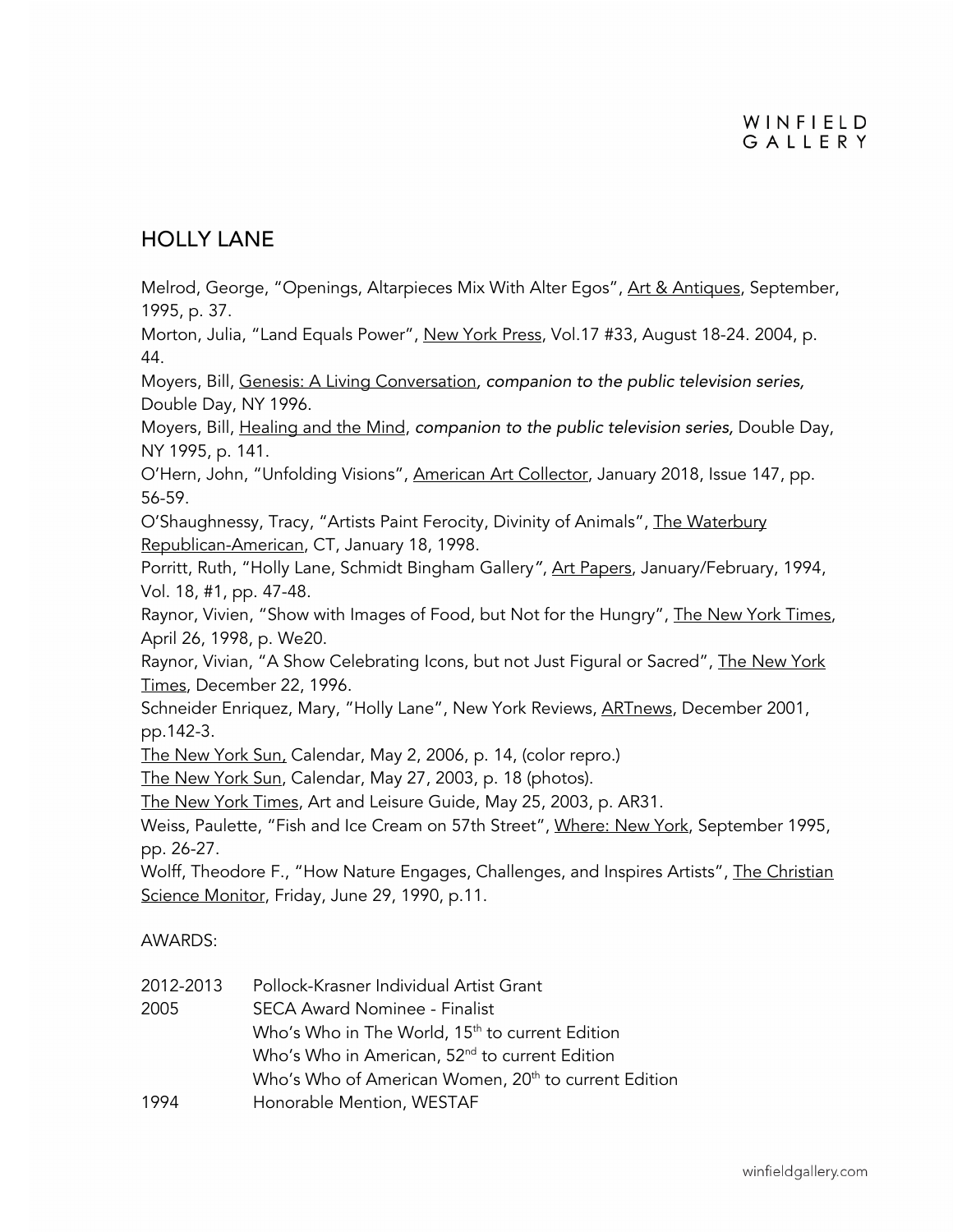#### WINFIELD GALLERY

### HOLLY LANE

| 1992<br>1986<br>1981          | Alumna of the Year, Cuesta College, CA<br>President's Scholar, San Jose State University, CA<br>Johanna Rietz Memorial Scholarship                                                                                                                                   |
|-------------------------------|----------------------------------------------------------------------------------------------------------------------------------------------------------------------------------------------------------------------------------------------------------------------|
| <b>TEACHING:</b>              |                                                                                                                                                                                                                                                                      |
| 2019                          | Society of Gilders 2019 Annual Conference, St. Paul, MN, included in<br>Keynote: Lynn Rutters, "Gliding in Fine Art"                                                                                                                                                 |
| 2015                          | Cuesta College, San Luis Obispo, CA Artist's Talk, Experimental Theater, in<br>conjunction with the Harold J. Miossi Art Gallery solo exhibition: Fortuna's<br>First Assignment and Other Musings, Painting and Sculpture by Holly Lane.                             |
| 2013                          | Salon Panorama, San Francisco CA, Artist's slide lecture, also presenting;<br>Erling Wold, Opera Composer.                                                                                                                                                           |
| 1999                          | Marquette University's Fifth Annual Women's Studies Conference: Women<br>and Creativity: II Women as Artists and Subjects: "Mary Magdalene as Proto-<br>Ecofeminist in the Visual Art of Holly Lane", presented by Dr. R. Porritt of<br>West Chester, University, PA |
| 1995                          | Society for Women in Philosophy Conference, Lexington, KY, "In Wilderness:<br>Ecofeminism in the Visual Art of Holly Lane", presented by, Dr. R. Porritt of<br>West Chester University, PA                                                                           |
| <b>IMPORTANT COLLECTIONS:</b> |                                                                                                                                                                                                                                                                      |

A.R.A. Services, Philadelphia, PA Art Museum of Southeast Texas, Beaumont, TX Dow Jones & Co., New York, NY IDS, Financial Services, Inc. Minneapolis, MN Memphis Cancer Center, Memphis TN Principle Financial Group, Des Moines, Iowa Seven Bridges Foundation, Greenwich, CT The Contemporary Museum, Honolulu, HI The Detroit Zoological Institute, Royal Oak, MI